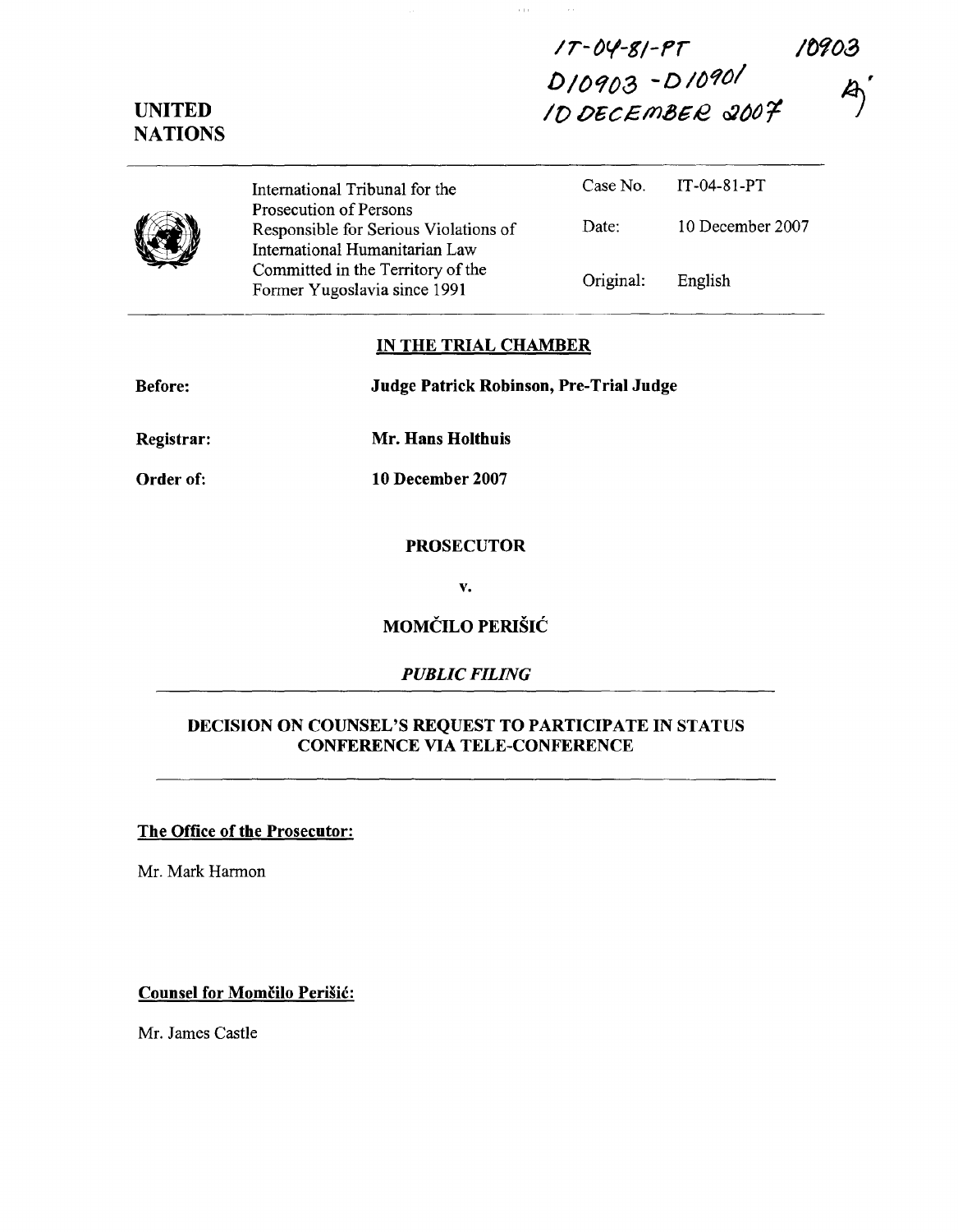**I, Patrick Robinson,** Judge of the International Tribunal for the Prosecution of Persons Responsible for Serious Violations of International Humanitarian Law Committed in the Territory of the Former Yugoslavia since 1991 ("International Tribunal"),

 $\epsilon$  ) (

**BEING SEIZED** of "Counsel's Request to Appear by Teleconference for 15 January 2008 Status Conference", filed by counsel for Momcilo Perisic ("Counsel") on 4 December 2007 ("Request"), wherein Counsel requests to participate in the Status Conference scheduled on 15 January 2008 via tele-conference,

**CONSIDERING** that Counsel, in its Request, has stated that "there appear to be few issues which will need resolution at the 15 January 2008 status conference and certainly none which require a personal presence of lead counsel,"<sup>1</sup>

**CONSIDERING** that the Office of the Prosecutor ("Prosecution") has informed the Trial Chamber that it does not oppose Counsel's Request, nor does the Prosecution intend to file any formal response,

**CONSIDERING** "Momčilo Perišić 's Waiver of Counsel's Appearance for 15 January 2008 Status Conference", filed on 7 December 2007 ("Waiver"), whereby the Accused Momcilo Perisic permits Counsel to represent him in the upcoming status conference via tele-conference,

**CONSIDERING** that Rule 65 bis (C) (i) provides for the possibility of Counsel to participate in a Status Conference via tele-conference,

**CONSIDERING** that, at present, there is no need for Counsel to be physically present at the upcoming Status Conference scheduled on 15 January 2008,

**PURSUANT TO** Rules 54 and 65 *bis* of the Rules of Procedure and Evidence of the International Tribunal,

 $<sup>1</sup>$  Request, para. 4.</sup>